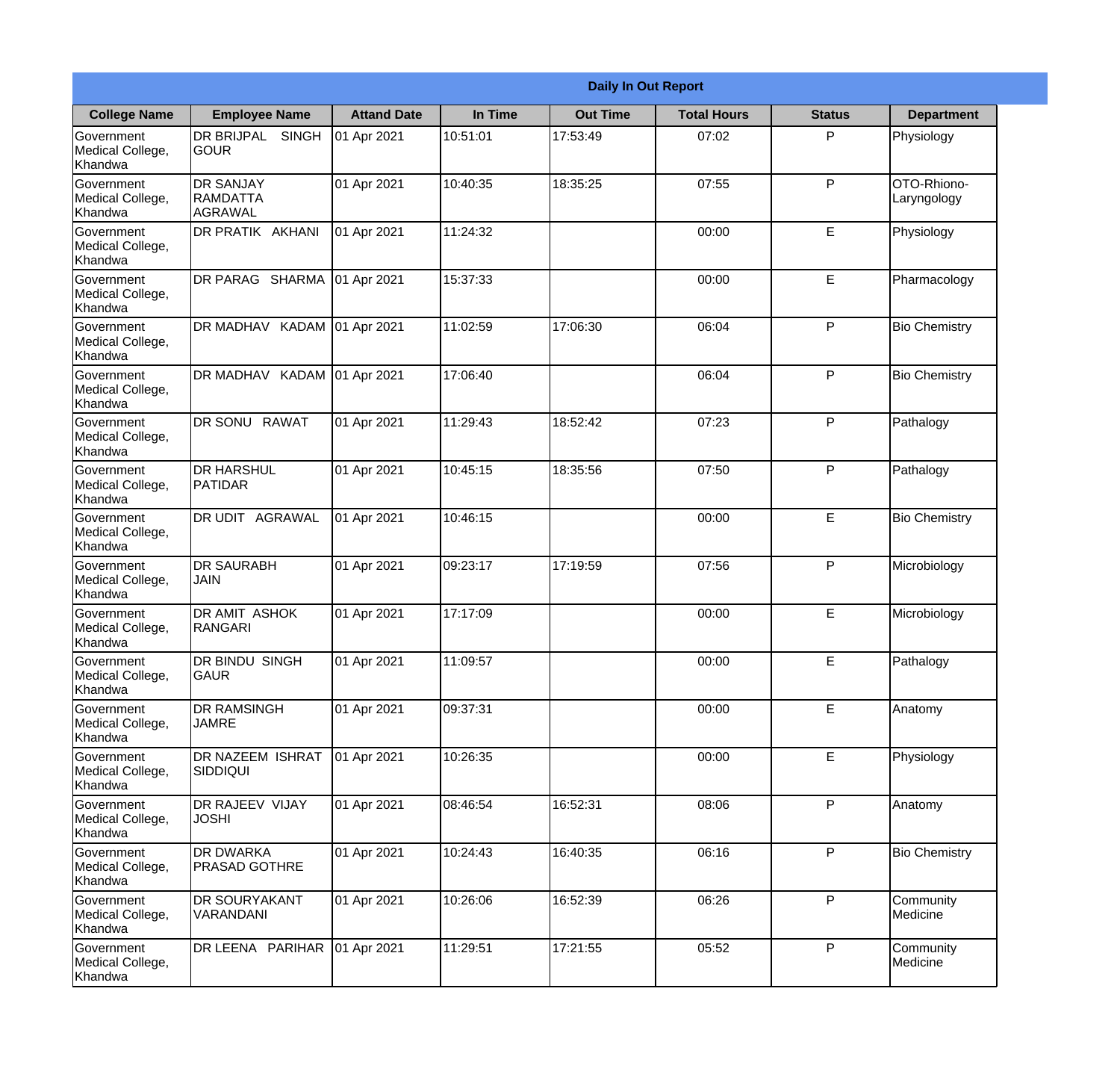| <b>Designation</b>                  | <b>Category</b>     |
|-------------------------------------|---------------------|
| Demonstrator/Tutor   Non Clinical   |                     |
| Professor                           | Clinical            |
| <b>Assistant Professor</b>          | <b>Non Clinical</b> |
| Professor                           | Para Clinical       |
| <b>Assistant Professor</b>          | Non Clinical        |
| <b>Assistant Professor</b>          | <b>Non Clinical</b> |
| Demonstrator/Tutor   Para Clinical  |                     |
| Assistant Professor   Para Clinical |                     |
| Associate Professor Non Clinical    |                     |
| Associate Professor   Para Clinical |                     |
| Professor                           | Para Clinical       |
| Associate Professor   Para Clinical |                     |
| Demonstrator/Tutor   Non Clinical   |                     |
| Professor                           | <b>Non Clinical</b> |
| <b>Assistant Professor</b>          | Non Clinical        |
| Demonstrator/Tutor                  | Non Clinical        |
| Demonstrator/Tutor                  | Para Clinical       |
| <b>Assistant Professor</b>          | Para Clinical       |

## **Daily In Out Report**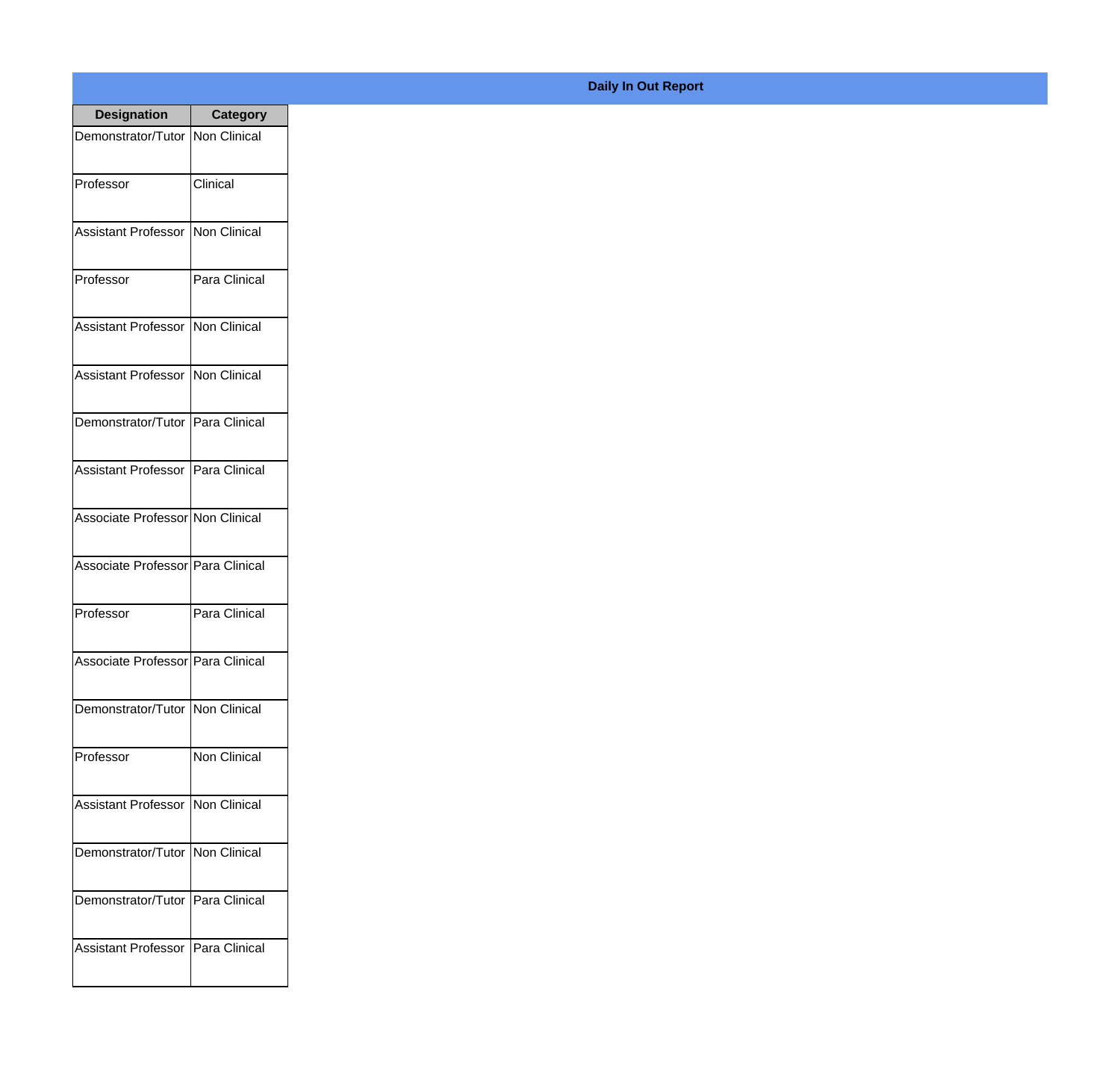|                                                  |                                                       |             |          |          | <b>Daily In Out Report</b> |              |                         |
|--------------------------------------------------|-------------------------------------------------------|-------------|----------|----------|----------------------------|--------------|-------------------------|
| Government<br>Medical College,<br>Khandwa        | DR SACHIN PARMAR 01 Apr 2021                          |             | 11:16:10 | 19:27:47 | 08:11                      | $\mathsf{P}$ | Community<br>Medicine   |
| Government<br>Medical College,<br>Khandwa        | DR PRAMILA VERMA 01 Apr 2021                          |             | 10:58:12 |          | 00:00                      | E            | Paediatrics             |
| <b>Government</b><br>Medical College,<br>Khandwa | <b>DR MANOJ BALKE</b>                                 | 01 Apr 2021 | 09:43:52 |          | 00:00                      | E            | Ophthalmology           |
| Government<br>Medical College,<br>Khandwa        | <b>DR GARIMA</b><br><b>AGRAWAL</b><br><b>VARSHNEY</b> | 01 Apr 2021 | 09:51:21 |          | 00:00                      | E            | Paediatrics             |
| <b>Government</b><br>Medical College,<br>Khandwa | DR SIDDHARTH<br><b>BANODE</b>                         | 01 Apr 2021 | 09:35:52 | 16:29:46 | 06:54                      | $\mathsf{P}$ | Pharmacology            |
| Government<br>Medical College,<br><b>Khandwa</b> | DR PRIYA KAPOOR<br><b>KAPOOR</b>                      | 01 Apr 2021 | 09:40:47 | 16:06:38 | 06:26                      | $\mathsf{P}$ | Pathalogy               |
| Government<br>Medical College,<br>Khandwa        | <b>DR SAPNA</b><br><b>MAHESHRAM</b>                   | 01 Apr 2021 | 10:46:33 | 17:29:27 | 06:43                      | $\mathsf{P}$ | Community<br>Medicine   |
| <b>Government</b><br>Medical College,<br>Khandwa | <b>DR RAJENDRA</b><br><b>SINGH MANDLOI</b>            | 01 Apr 2021 | 10:40:17 | 16:40:41 | 06:00                      | $\mathsf{P}$ | <b>Bio Chemistry</b>    |
| Government<br>Medical College,<br>Khandwa        | <b>DR AJAY</b><br>NARWARIYA                           | 01 Apr 2021 | 11:13:15 | 16:58:22 | 05:45                      | P            | Microbiology            |
| Government<br>Medical College,<br>Khandwa        | <b>DR NISHA</b><br><b>KAITHWAS</b>                    | 01 Apr 2021 | 17:05:05 | 17:05:15 | 00:00                      | AB           | Psychiatry              |
| <b>Government</b><br>Medical College,<br>Khandwa | <b>DR ANANT</b><br><b>TUKARAM PAWAR</b>               | 01 Apr 2021 | 19:27:55 |          | 00:00                      | E            | Community<br>Medicine   |
| Government<br>Medical College,<br>Khandwa        | DR RAJU                                               | 01 Apr 2021 | 08:49:25 | 14:51:37 | 06:02                      | P            | Forensic<br>Medicine    |
| Government<br>Medical College,<br>Khandwa        | DR MAHENDRA<br><b>PANWAR</b>                          | 01 Apr 2021 | 09:53:03 |          | 00:00                      | E            | Orthopaedics            |
| <b>Government</b><br>Medical College,<br>Khandwa | DR HIMANSHU<br><b>MATHUR</b>                          | 01 Apr 2021 | 13:58:30 | 18:35:32 | 04:37                      | P            | <b>General Medicine</b> |
| Government<br>Medical College,<br>Khandwa        | <b>DR SITARAM</b><br><b>SOLANKI</b>                   | 01 Apr 2021 | 08:49:16 | 16:40:06 | 07:51                      | $\mathsf{P}$ | Forensic<br>Medicine    |
| Government<br>Medical College,<br>Khandwa        | DR RANJEET<br><b>BADOLE</b>                           | 01 Apr 2021 | 08:56:52 |          | 00:00                      | E            | <b>General Medicine</b> |
| Government<br>Medical College,<br>Khandwa        | DR ASHOK<br><b>BHAUSAHEB NAJAN</b>                    | 01 Apr 2021 | 10:44:35 | 17:07:20 | 06:23                      | P            | Forensic<br>Medicine    |
| Government<br>Medical College,<br>Khandwa        | DR PRIYESH<br><b>MARSKOLE</b>                         | 01 Apr 2021 | 10:41:01 | 18:36:04 | 07:55                      | P            | Community<br>Medicine   |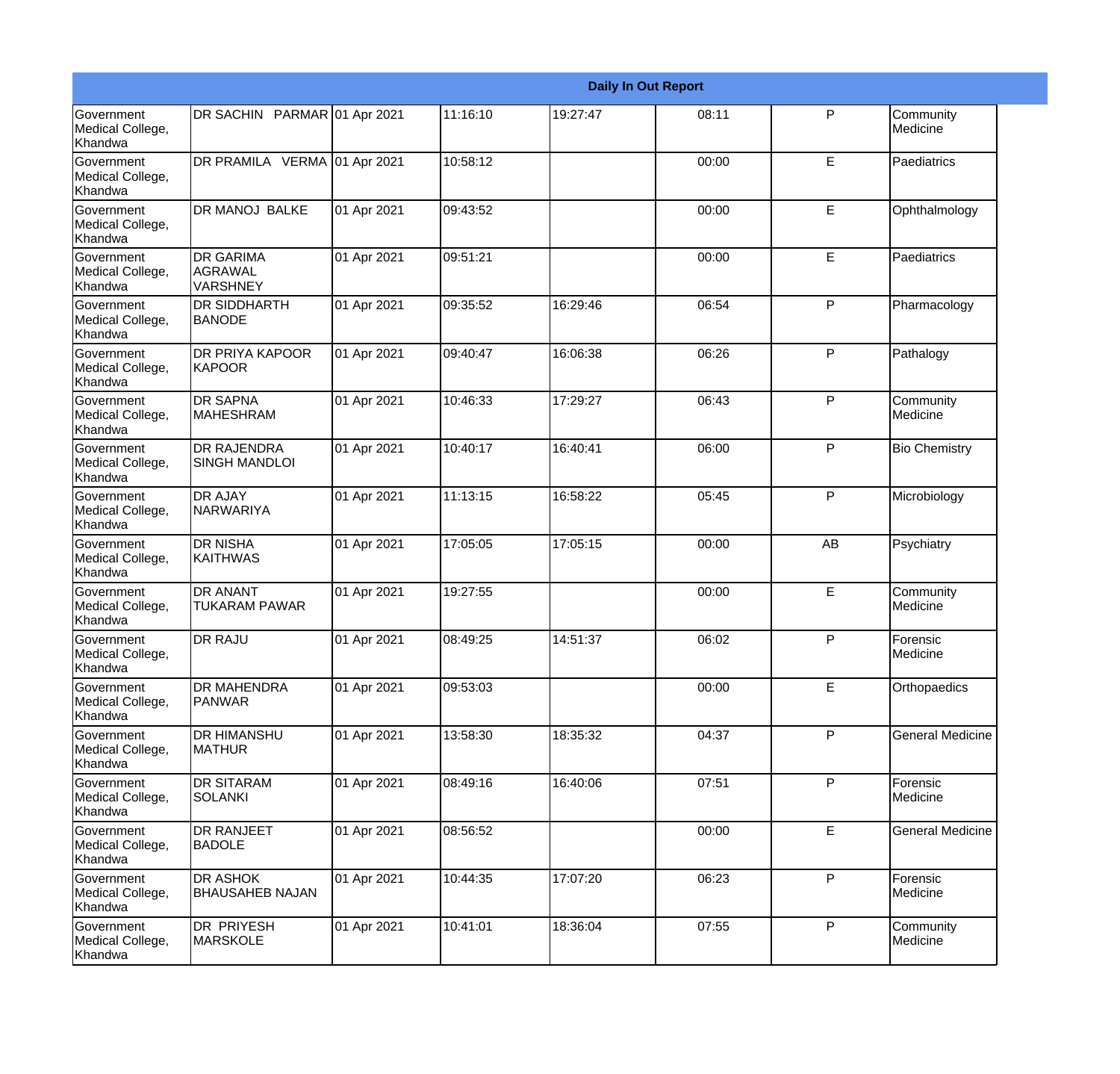| Assistant Professor   Para Clinical |               |
|-------------------------------------|---------------|
| Professor                           | Clinical      |
|                                     |               |
| Assistant Professor                 | Clinical      |
|                                     |               |
| Associate Professor Clinical        |               |
| Associate Professor Para Clinical   |               |
|                                     |               |
| Demonstrator/Tutor Para Clinical    |               |
| Associate Professor Para Clinical   |               |
|                                     |               |
| Demonstrator/Tutor Non Clinical     |               |
| Demonstrator/Tutor Para Clinical    |               |
|                                     |               |
| Assistant Professor                 | Clinical      |
| Professor                           | Para Clinical |
|                                     |               |
| Demonstrator/Tutor Para Clinical    |               |
| Assistant Professor Clinical        |               |
|                                     |               |
| Associate Professor Clinical        |               |
| Demonstrator/Tutor Para Clinical    |               |
|                                     |               |
| Assistant Professor                 | Clinical      |
|                                     |               |
| Associate Professor Para Clinical   |               |
| Associate Professor Para Clinical   |               |
|                                     |               |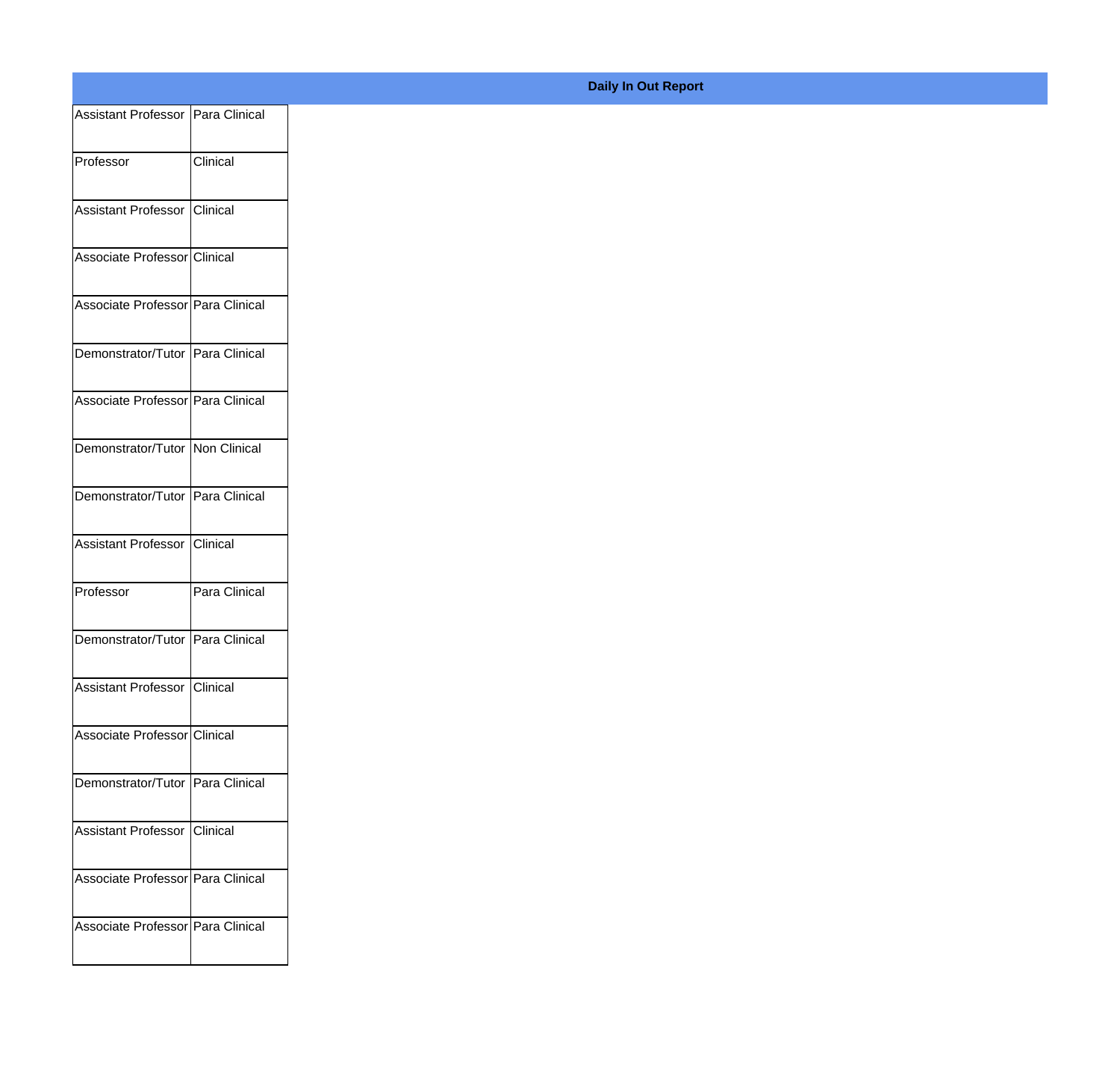|                                                  |                                        |             |          | <b>Daily In Out Report</b> |       |    |                             |
|--------------------------------------------------|----------------------------------------|-------------|----------|----------------------------|-------|----|-----------------------------|
| Government<br>Medical College,<br>Khandwa        | <b>DR SANGEETA</b><br><b>CHINCHOLE</b> | 01 Apr 2021 | 11:11:21 |                            | 00:00 | E  | Physiology                  |
| <b>Government</b><br>Medical College,<br>Khandwa | DR NEERAJ KUMAR                        | 01 Apr 2021 | 09:32:20 | 17:07:26                   | 07:35 | P  | Dentisry                    |
| Government<br>Medical College,<br>Khandwa        | DR NISHA MANDLOI<br>IPANWAR            | 01 Apr 2021 | 09:56:15 | 17:29:16                   | 07:33 | P  | Obstetrics &<br>Gynaecology |
| Government<br>Medical College,<br>Khandwa        | DR NANDINI DIXIT                       | 01 Apr 2021 | 11:54:27 |                            | 00:00 | E  | Paediatrics                 |
| Government<br>Medical College,<br>Khandwa        | <b>DR SATISH</b><br>CHANDEL            | 01 Apr 2021 | 11:18:05 |                            | 00:00 | E  | Pharmacology                |
| <b>Government</b><br>Medical College,<br>Khandwa | <b>IDR MUKTESHWARI</b><br>IGUPTA       | 01 Apr 2021 | 11:30:56 | 17:06:58                   | 05:36 | P  | Pharmacology                |
| <b>Government</b><br>Medical College,<br>Khandwa | <b>DR PURTI AGARWAL</b><br>SAINI       | 01 Apr 2021 | 10:46:43 | 17:09:14                   | 06:23 | P  | Pathalogy                   |
| Government<br>Medical College,<br>Khandwa        | RENU<br>WAGHMARE                       | 01 Apr 2021 | 18:36:12 | 18:36:19                   | 00:00 | AB | Community<br>Medicine       |